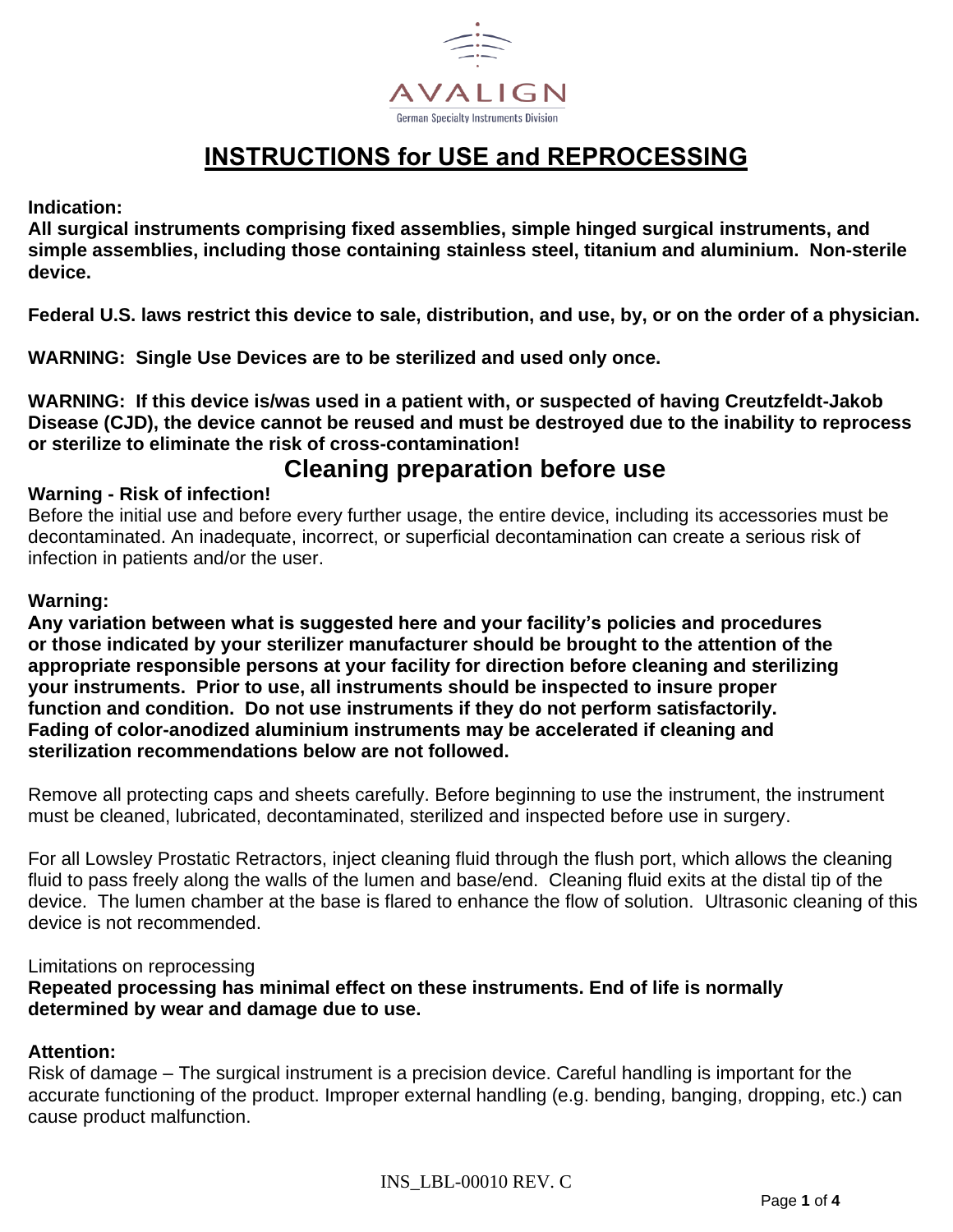

## **Control function before use:**

Before using, the general functioning and preparation of the instrument and accessories must be controlled. Please check before start-up.

#### **Operation:**

Surgical procedures should be performed only by persons having adequate training and familiarity with surgical techniques. In addition, consult medical literature relative to techniques, complications and hazards prior to performance of any surgical procedure. Before using the product, all instructions regarding its safety features as well as surgical techniques must be read carefully.

The sterile instrument is inserted into the body. The instrument must be operated only by trained personnel. Please observe general operating room technique.

## **Cleaning / Sterilization**

### **Point of Use**

• Excess soil should be removed as soon as possible after use with a disposable cloth, wipe, or gauze.

#### **Containment and Transportation**

• It is recommended that instruments are reprocessed as soon as is reasonably practical following use.

#### **Preparation for Cleaning and Sterilization**

- Disassembly of simple assemblies is necessary to allow more complete cleaning and sterilization.
- Disassembly should not require any mechanical tooling (i.e. screwdriver, pliers, etc.).
- Follow cleaning instructions below before sterilization.

#### **Manual (Required if Automatic washer/disinfector method is not utilized)**

- All instruments must be cleaned in the completely open and disassembled (i.e. takenapart) configuration.
- Prepare neutral pH enzymatic detergent as per vendor's directions. High alkaline detergents are not recommended for aluminum instruments. Enzol® enzymatic detergent is recommended at a preparation of 1 oz./gallon using lukewarm water.
- Fully immerse device in the prepared detergent per labeling instructions. Allow device to soak for a minimum of 1 minute.
- Actuate all movable parts during the soak time to allow complete penetration of detergent to hard to reach areas.
- Scrub the device, using a soft bristled brush (may also include a syringe and pipe cleaner), paying particular attention to movable parts, crevices, lumens, and other hard to reach areas until all visible soil has been removed.
- In addition for lumen devices, flush internal lumens with detergent using an appropriately sized syringe at least 7 times with a minimum of 15mL of detergent. If available, use flush ports for flushing.
- In addition, for lumen devices, prepare neutral pH enzymatic detergent in the sonicator (as per vendor directions) and sonicate the instruments for a minimum of 10 minutes. Note: Enzyme solution shall be changed when it becomes grossly contaminated (bloody and/or turbid).
- Rinse all surfaces, crevices, and lumens in running reverse osmosis deionized (RO/DI) water for a minimum of 3 minutes to remove any residual detergent or debris.
- In addition, for lumen devices, flush internal lumens a minimum of 3 times with RO/DI water (minimum of 15 ml) using an appropriately sized syringe. If available, use flush ports for flushing.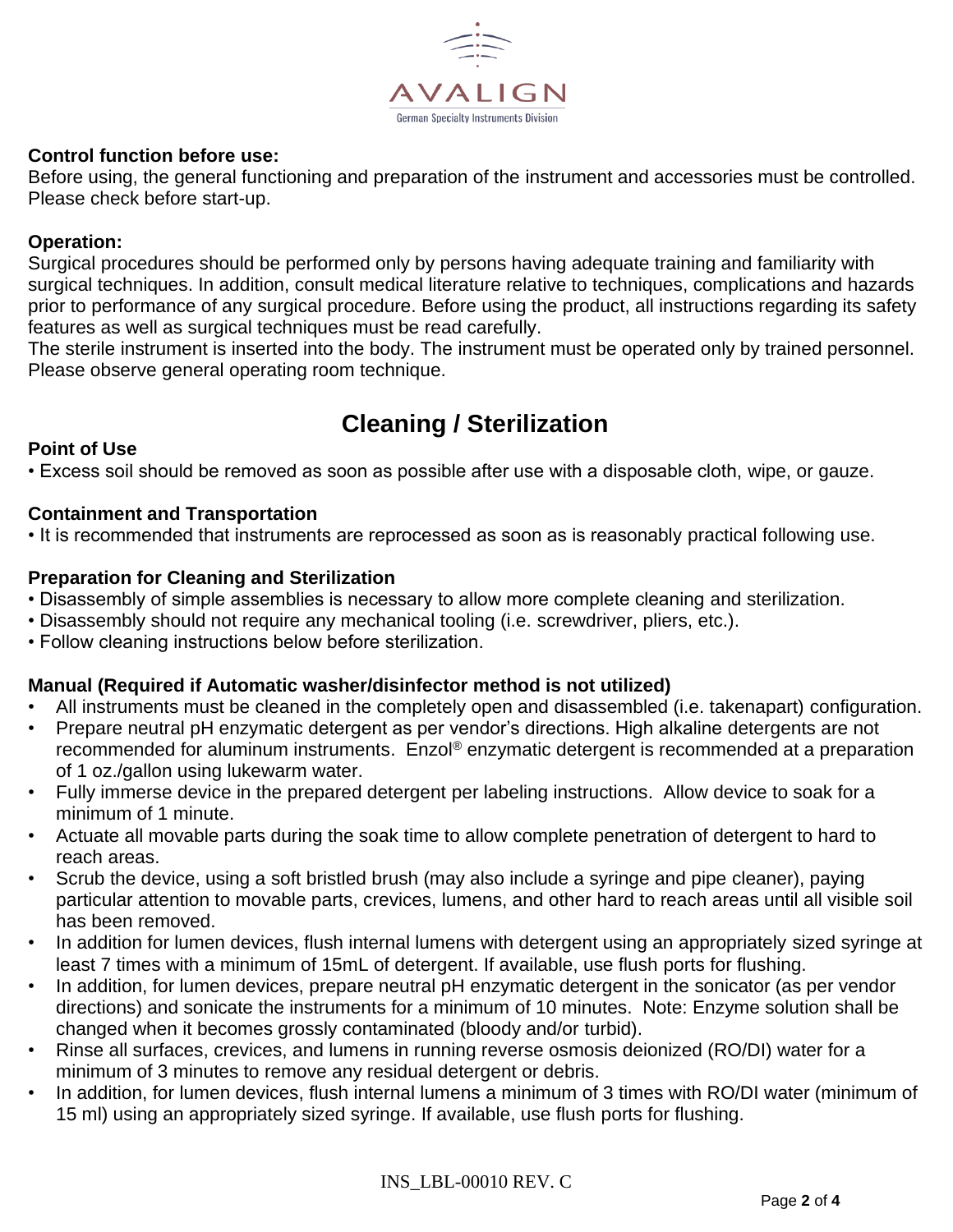

- Dry the instrument with a clean, soft cloth.
- Visually examine each instrument for cleanliness. If visible soil remains, repeat cleaning procedure.

## **Cleaning: Automatic**

- All instruments must be cleaned in the completely open and disassembled (i.e. takenapart) configuration.
- Prepare neutral pH enzymatic detergent as per vendor's directions. High alkaline detergents are not recommended for aluminum instruments. Enzol® enzymatic detergent is recommended at a preparation of 1 oz./gallon using lukewarm water.
- Fully immerse device in the prepared detergent per labeling instructions. Allow device to soak for a minimum of 1 minute.
- Actuate all movable parts during the soak time to allow complete penetration of detergent to hard to reach areas.
- Scrub the device, using a soft bristled brush (may also include a syringe and pipe cleaner), paying particular attention to movable parts, crevices, lumens, and other hard to reach areas until all visible soil has been removed.
- In addition for lumen devices, flush internal lumens with detergent using an appropriately sized syringe at least 7 times with a minimum of 15mL of detergent. If available, use flush ports for flushing.
- Clean devices within a washer/disinfector utilizing the equipment and detergent manufacturers instructions.
- Visually examine each instrument for cleanliness. If visible soil remains, repeat cleaning procedure.
- Rinse with distilled or deionized water to remove residual solution.

## **Inspection and Function Testing**

- Check for smooth movement of hinge. Locking mechanisms should be free of nicks.
- Instruments with broken, cracked, chipped or worn parts, or tarnished surfaces should not be used, but should be repaired or replaced immediately.
- Stained or discolored instruments should be cold soaked in Kool Kleen, or a cold soak stain & rust remover, following the detergent manufacturer's instructions.
- Lubricate the instrument before autoclaving with Instra-Lube, or a steam permeable instrument lubricant.

## **Packaging**

Instruments can be wrapped in sterilization wrap, according to manufacturers instructions.

## **Sterilization:**

Make certain that the instrument container is sealed in an approriate packaging for sterilization. Sterilize in compliance with the local guidelines for hospital hygiene.

## **Autoclave sterilization:**

Sterilization of instruments may be accomplished by Autoclave.

Time and temperature parameters required for sterilization vary according to type of sterilizer, cycle design, and packaging material.

• Testing should be conducted by each healthcare facility to ensure that the specific

configuration of instrument sets is acceptable for the sterilization process.

- Do Not sterilize instruments at temperatures over  $141^{\circ}$ C (285 $^{\circ}$ F).
- All ring handled instruments must be autoclaved in the fully open position to prevent cracking of the box lock.